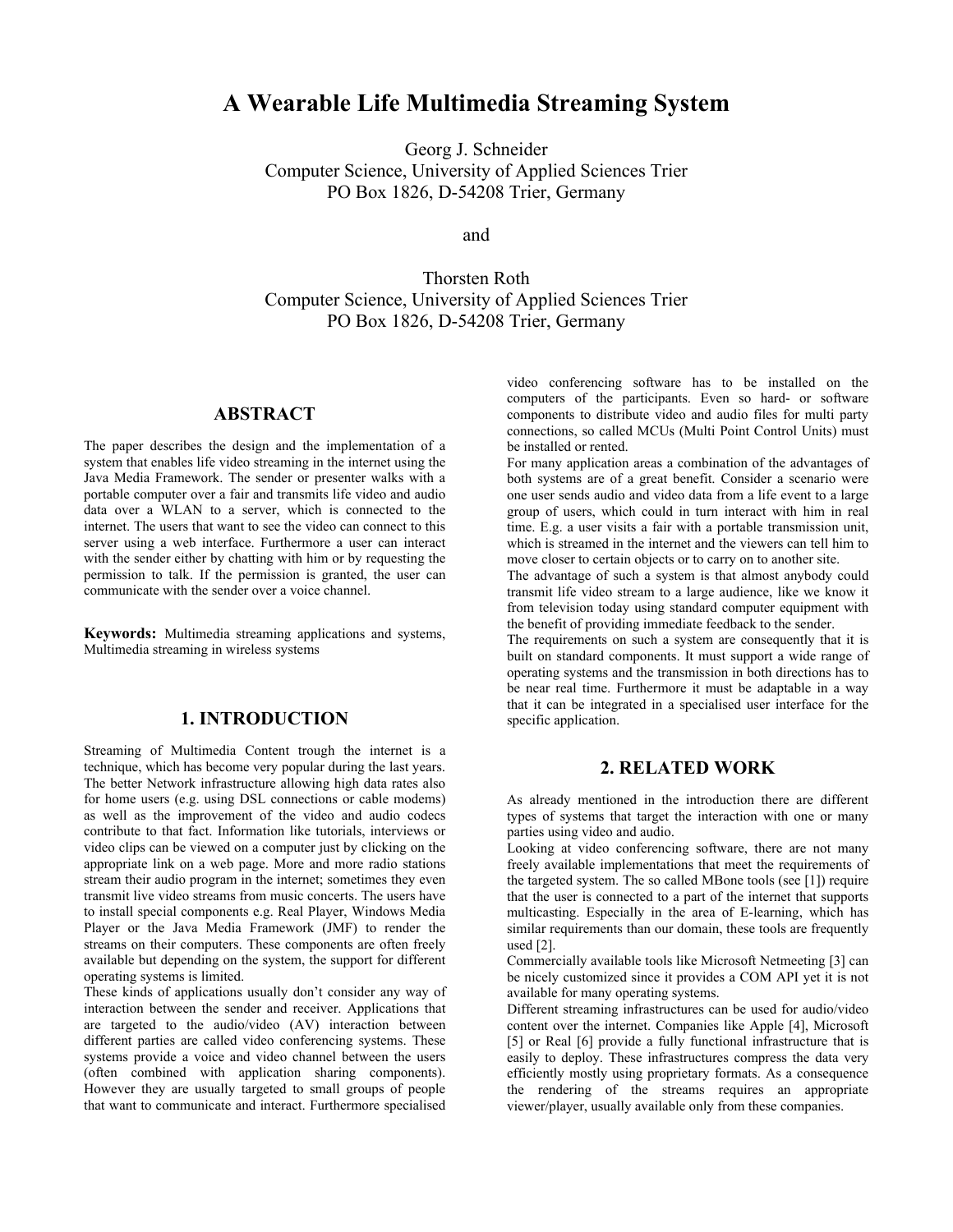Since only few players are available on all operating systems, only few streaming infrastructures are suitable for a platform independent implementation.

Furthermore the players usually cannot be completely adapted to the look and feel of a custom user interface. Finally there is a delay of about ten seconds on almost all platforms we have tested so far, which cannot be eliminated neither trough configuration nor by guaranteeing higher data rates on the network.

The last point is the biggest drawback if the system shall provide a near real time feedback channel to the point where the event takes place. The system would behave unpredictable from the point of view of the users, if they will refer to an object they just saw on the display but the presenter would be already at the next site and relates the utterance to his current context.

The Java Media Framework on the other hand is a platform independent library for capturing, sending and rendering multimedia content, based on the Java programming language [7]. JMF supports different audio (e.g. MPEG, GSM) and video formats (e.g. MJPEG, H.263) and network protocols, especially RTP (for further details see [8]. Since the Java programming language is (freely) available on most operating systems it is a popular middleware for multimedia systems (e.g. [9]).

The "Wearable Life Multimedia Streaming System" uses JMF as well. The following chapter will describe the design of the system in more detail.

# **3. THE WEARABLE LIFE MULTIMEDIA STREAMING SYSTEM**

In the following the background of the system and the realization will be described.

#### **The state garden show domain**

The "Wearable Life Multimedia Streaming System" is targeted in order to enable life video transmission form the state garden show, which takes place between April and October 2004 in the city of Trier, Germany. The goal is to open this event to visitors, who cannot visit the show personally, either because they life far away from Trier or because they are disabled. For this reason, the users must be able to access live video and audio streams very easily. They shall be able to interact with the sender of the video, i.e. the presenter to tell him to move closer to certain objects or to remain longer or shorter on a specific site.

There are two different ways to realize the interaction with the presenter.

• One way is to use a voice channel as in the video conferencing systems.



*Figure 1: Three tired Architecture of the Wearable Life Multimedia Streaming System*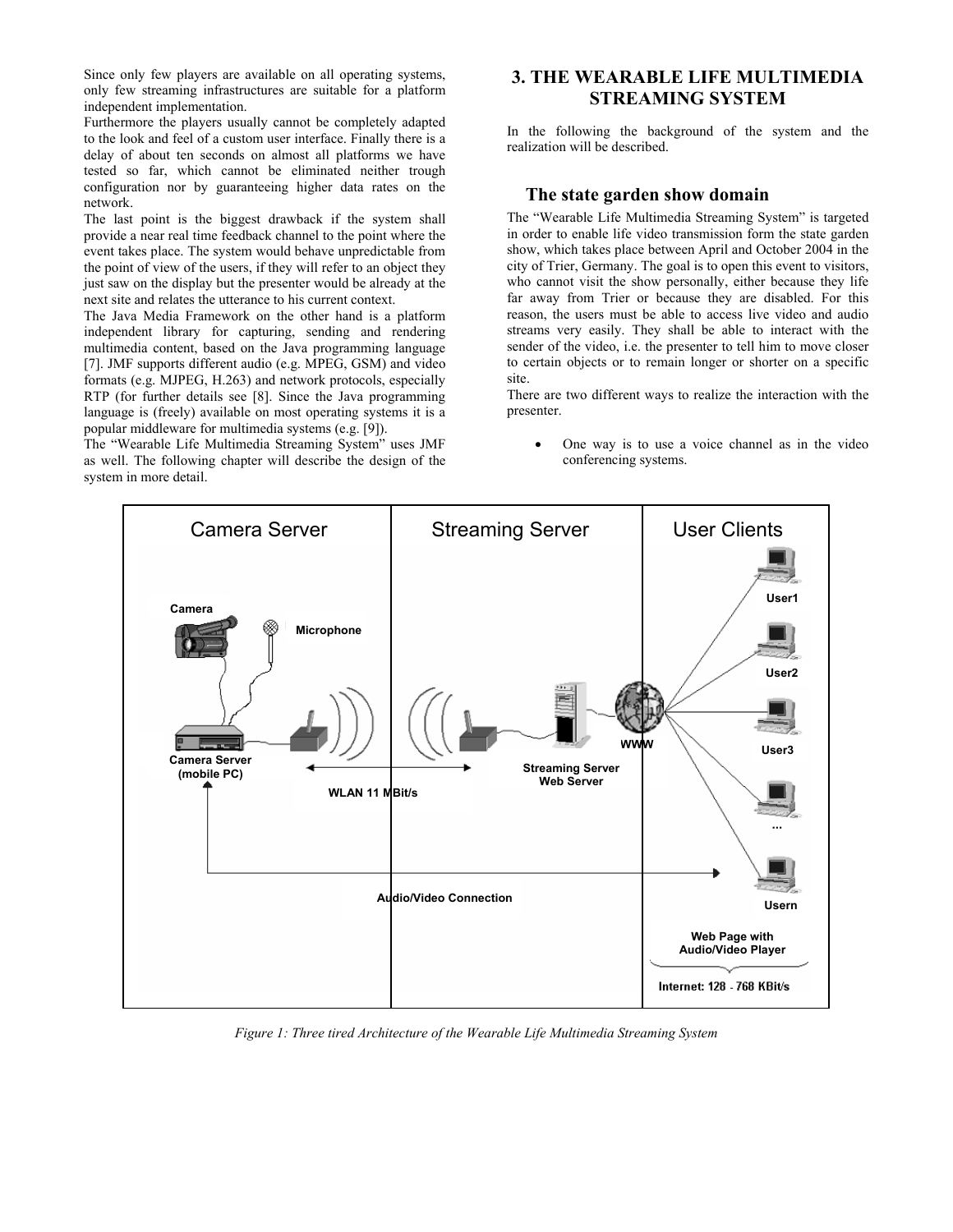The other way is to use a chat interface, which is especially suitable for a large audience, where also interaction between the listeners takes place.

Since the state garden show area is relatively big (several miles), a means has to be provided so that the users are able to find out, where the video transmission is currently located in this area. This can be achieved through incorporating a map in the user interface, where the position of the presenter is displayed.

# **Realization of the Wearable Life Multimedia Streaming System**

As mentioned above the JMF serves to provide the core functionality in regard to audio and video coding, decoding and transmission.

The Wearable Life Multimedia Streaming System has a three tired architecture, as illustrated in figure 1.

The *Camera Server* is responsible to capture audio and video streams. Basically it consists of three components:

- A so called *medialocator* points to a
- capture device like a microphone or a camera [10].

• Then the data are passed to a *processor,* which converts the input stream to a suitable format for the transmission (e.g. MJPEG for video and MPEG for audio).

The following code snippet shows these steps. First the medialocator and the data source object are created then a processor is created with a suitable codec plugin for the camera. Finally the media tracks can be accessed.

```
public StreamManager(CaptureDeviceInfo 
camera) 
{ 
       locator = camera.getLocator(); 
       ds =Manager.createDataSource(locator); 
… 
       processor = 
javax.media.Manager.createProcessor(ds); 
… 
       tracks = 
processor.getTrackControls(); 
}
```


*Figure 2: The Web User Interface of the Wearable Life Multimedia Streaming System* 

# Life Video Transmission